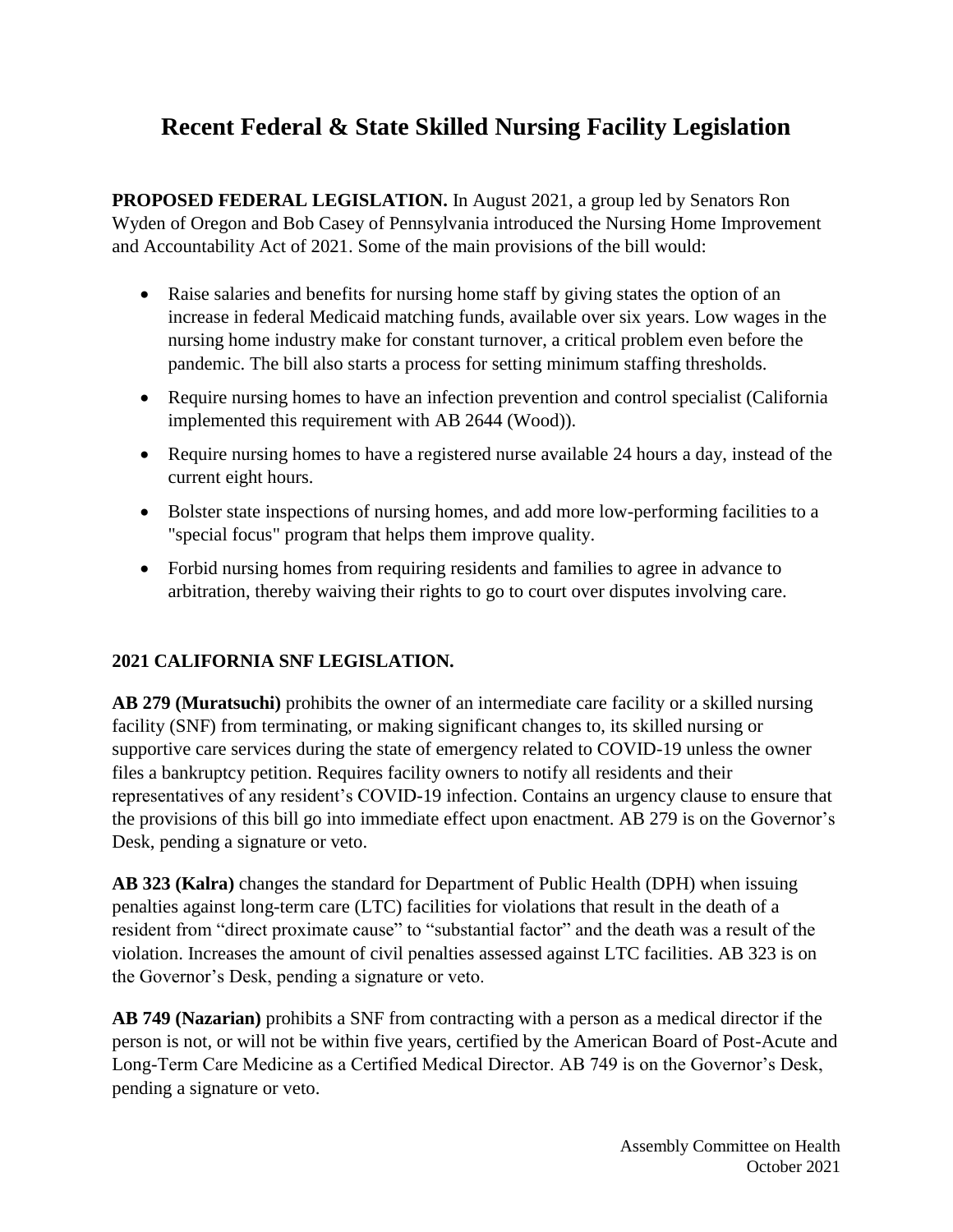**AB 1042 (Jones-Sawyer)** authorizes DPH, when a SNF fails to pay certain penalties, and all appeals have been exhausted, to provide written notice to the SNF and any "related parties" (businesses in which the SNF owner has an ownership or control interest of 5% or more), that DPH may take legal action to recover the unpaid penalty amount from the SNFs' financial interest in the related party. Requires DPH to give written notice to related parties when a citation has been issued against a SNF, and to advise the related parties of the potential action if the violation is not remedied. Requires the Department of Health Care Services to give notice to related parties that DHCS may take legal action to recover unpaid quality assurance fees from the SNFs financial interest in a related party. AB 1042 is on the Governor's Desk, pending a signature or veto.

**AB 1502 (Muratsuchi)**, the Skilled Nursing Facility Ownership and Management Reform Act of 2021, re-writes current law with respect to SNF licensing and change of ownership (CHOW) approvals by DPH. AB 1502 is pending a hearing in the Assembly Health Committee.

**SB 650 (Stern)** requires an organization that operates, conducts, owns, manages, or maintains a SNF to prepare and file with the Office of Statewide Health Planning and Development (OSHPD) an annual consolidated financial report that includes data from all operating entities, license holders, and related parties in which the organization has an ownership or control interest of 5% or more and that provides any service, facility, or supply to the skilled nursing facility. SB 650 also requires management companies and property companies that are not related by ownership or control to one of those organizations, but that contract with, or have entered into leases with, one of those organizations, to file an annual consolidated financial report. Requires OSHPD to post those reports and related documents to its internet website. SB 650 is on the Governor's Desk, pending a signature or veto.

## **PREVIOUS SNF LEGISLATION.**

**2644 (Wood) Chapter 287, Statutes of 2020,** requires a SNF, in the event of a declared emergency related to a communicable disease, to report each disease related death to DPH within 24 hours. Requires DPH to make the total number of disease related deaths reported, and the location at which they occurred, available on its internet website on a weekly basis. Requires DPH to disclose the information in a manner that protects patients' privacy. Requires SNFs to have a full-time, dedicated Infection Preventionist.

AB 1695 (Cabrillo) Chapter 832, Statutes of 2019, requires a SNF to give a written notice to all residents of the facility 90 days prior to a transfer of management or a CHOW, and requires all employees to be retained for a 60-day transition employment period.

**1953 (Wood) Chapter 383, Statutes of 2018,** expands the disclosure requirements that applicants for a SNF license must make to DPH to include whether or not the applicant or a general partner, director, or officer of the applicant has an ownership or control interest of 5% or more in a corporation, sole proprietorship, or partnership that provides any service to the SNF. Requires an applicant, with such interest, to disclose all services provided to the SNF, the